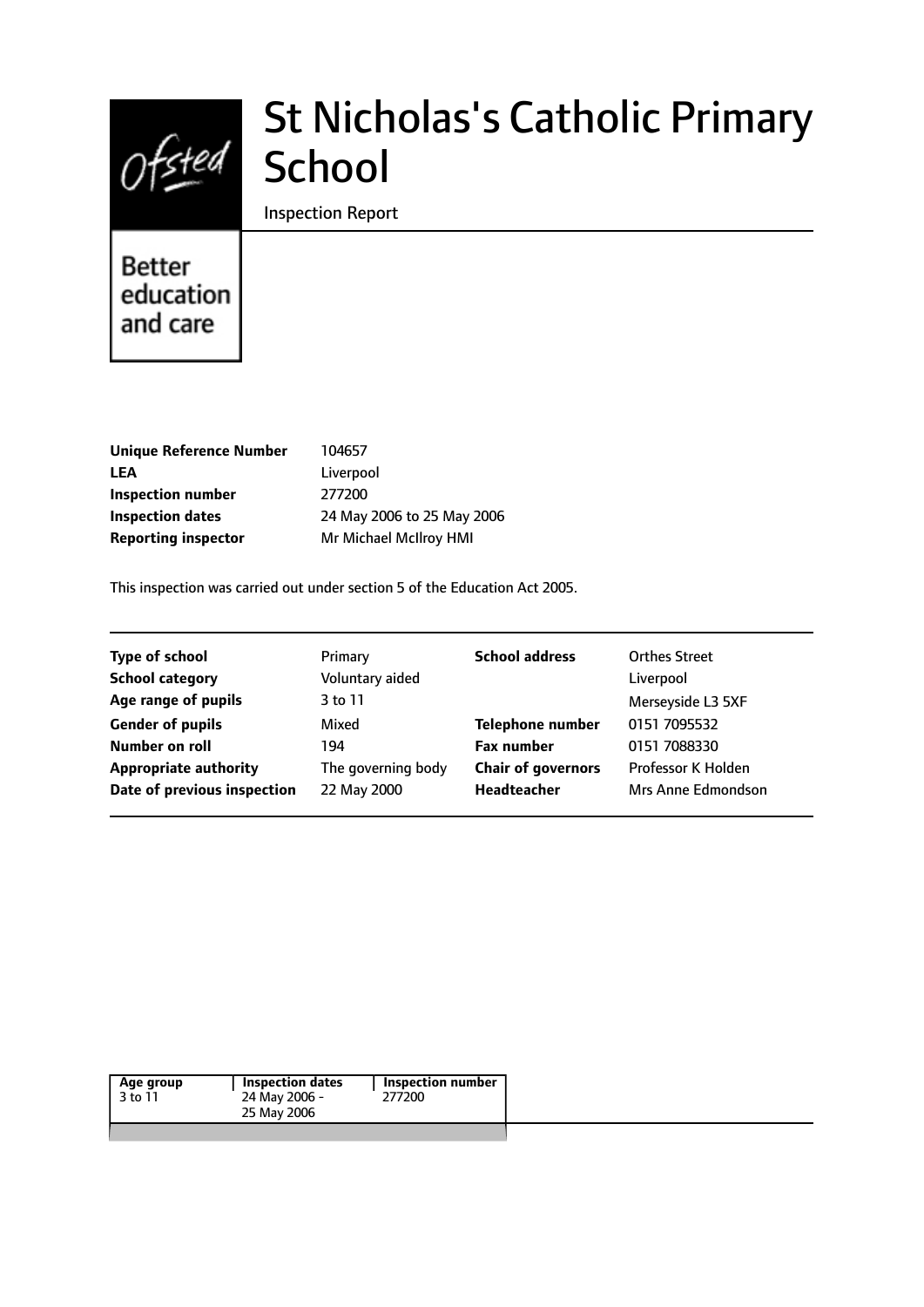© Crown copyright 2006

#### Website: www.ofsted.gov.uk

This document may be reproduced in whole or in part for non-commercial educational purposes, provided that the information quoted is reproduced without adaptation and the source and date of publication are stated.

Further copies of this report are obtainable from the school. Under the Education Act 2005, the school must provide a copy of this report free of charge to certain categories of people. A charge not exceeding the full cost of reproduction may be made for any other copies supplied.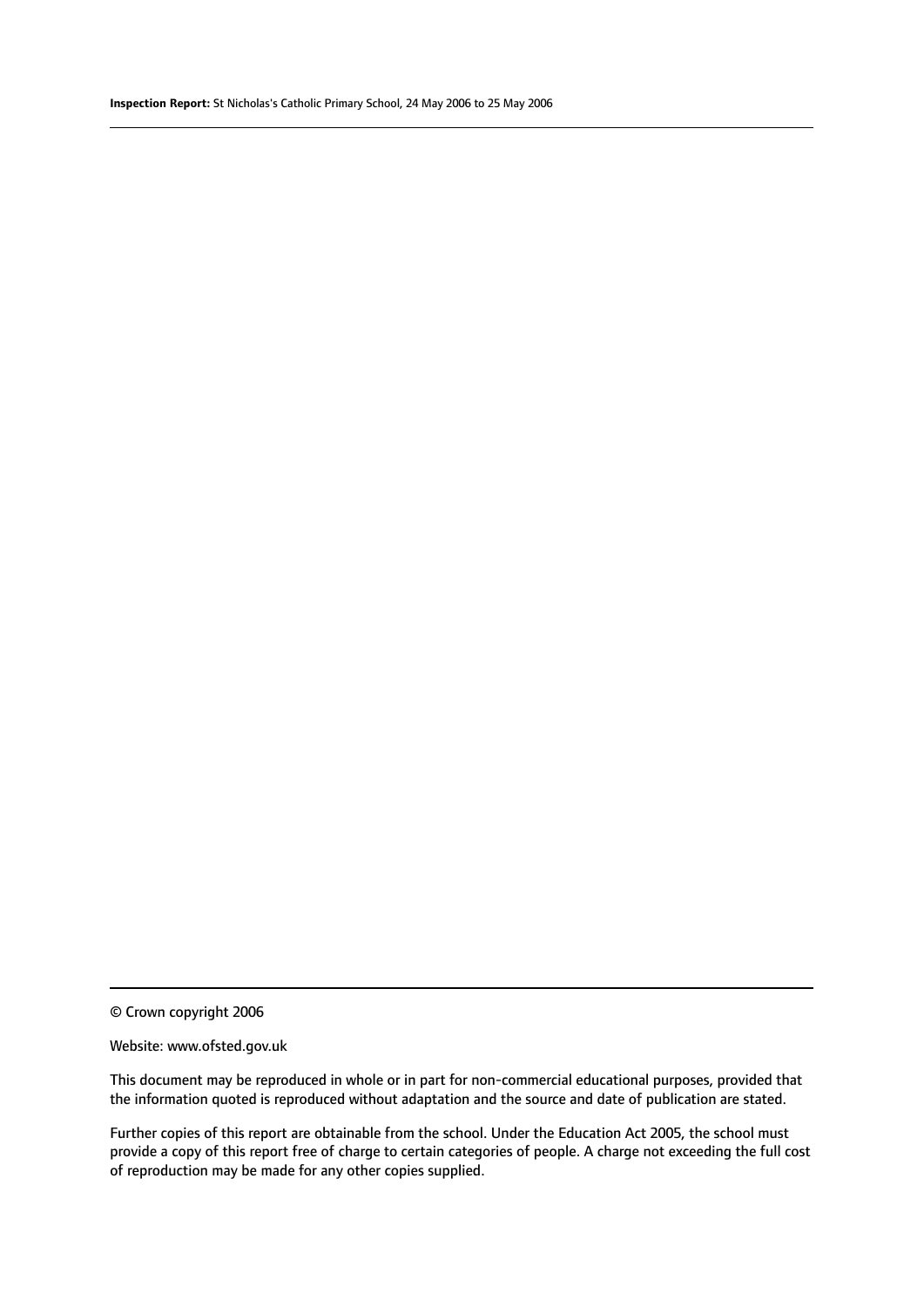# **Introduction**

The inspection was carried out by one of Her Majesty's Inspectors and one Additional Inspector.

# **Description of the school**

The school is below average in size and serves an inner-city area of Liverpool, which has more than three times the level of social disadvantage found nationally. Approximately 40% of pupils are eligible for free school meals. Over half of pupils are of minority ethnic origin and over 40% have English as an additional language (EAL). A small minority of pupils are from families of overseas students who are studying locally. The number of pupils with learning difficulties and/or disabilities (LDD) is below average and few have a statement of special educational need. The school has strong links with the local church. Over the past year the school has undergone considerable changes in staffing.

# **Key for inspection grades**

| Grade 1 | Outstanding  |
|---------|--------------|
| Grade 2 | Good         |
| Grade 3 | Satisfactory |
| Grade 4 | Inadequate   |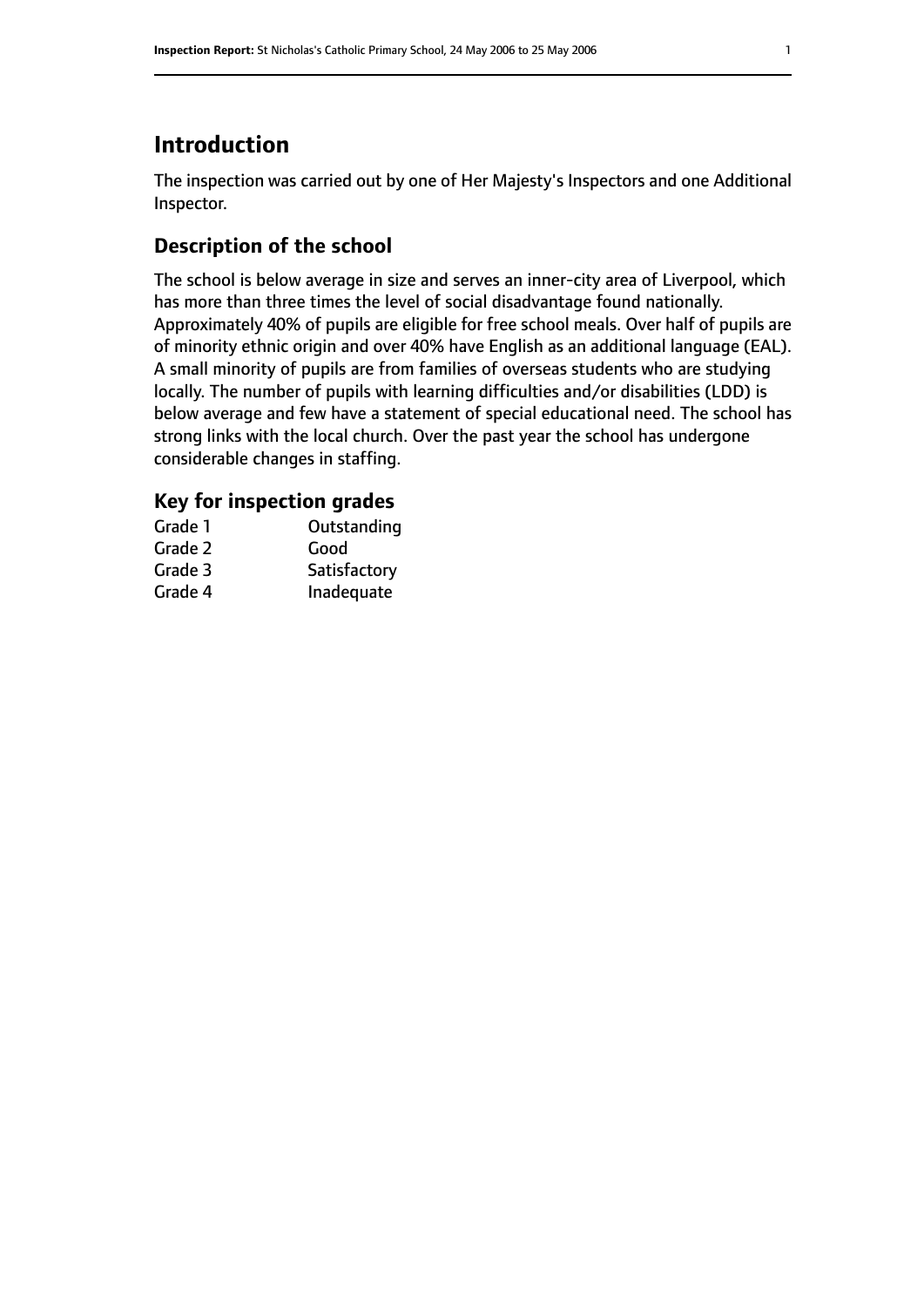# **Overall effectiveness of the school**

#### **Grade: 3**

The school provides a satisfactory education for its pupils and has a number of good features.

Pupils enter the school with standards in learning below that found nationally. They make satisfactory progress in the Foundation Stage and good progress by the end of Key Stage 1. In recent years, pupils in Key Stage 2 have not achieved as well as they might have. However, last year there was an improvement in pupils' overall achievement and most pupils made satisfactory progress. Evidence seen during inspection suggests that this improvement is continuing.

The leadership and management of the school are satisfactory. The majority of teachers are new to the school and changes in staffing have concerned some parents. The headteacher has provided strong leadership during this unsettled period and has worked hard to ensure continuity in learning and to improve standards. However, there is inconsistency in how some school policies, such as assessment procedures, are applied. Some aspects of middle management, notably subject leadership, are underdeveloped. Governance is satisfactory.

Teaching and learning are satisfactory overall, with some good features. The personal development and well-being of pupils is good. The behaviour of most pupils is good. The curriculum is satisfactory, as is the care, guidance and support that pupils receive. Pastoral support for pupils is good, but not all receive enough academic guidance.

The school has the capacity to improve further and offers satisfactory value for money.

#### **What the school should do to improve further**

- Ensure stability in staffing.
- Increase the proportion of good teaching in the school.
- Develop the roles of the new leadership team and of subject managers.
- Improve assessment procedures so that pupils receive better academic guidance.

# **Achievement and standards**

#### **Grade: 3**

The school judges the achievement and standards of pupils to be satisfactory. This matches the view of the inspectors.

Pupils enter the school with levels of skills and knowledge in learning which are below average. They make satisfactory progress overall in the Foundation Stage and by the end of this key stage a majority achieve the early learning goals set them.

In 2005, the standards achieved by pupils in the Key Stage 1 assessments matched the national average. Pupils did much better in reading and mathematics than in writing. The most recent assessments indicate that standards have risen further. When pupils' low starting point is taken into consideration, this represents good progress.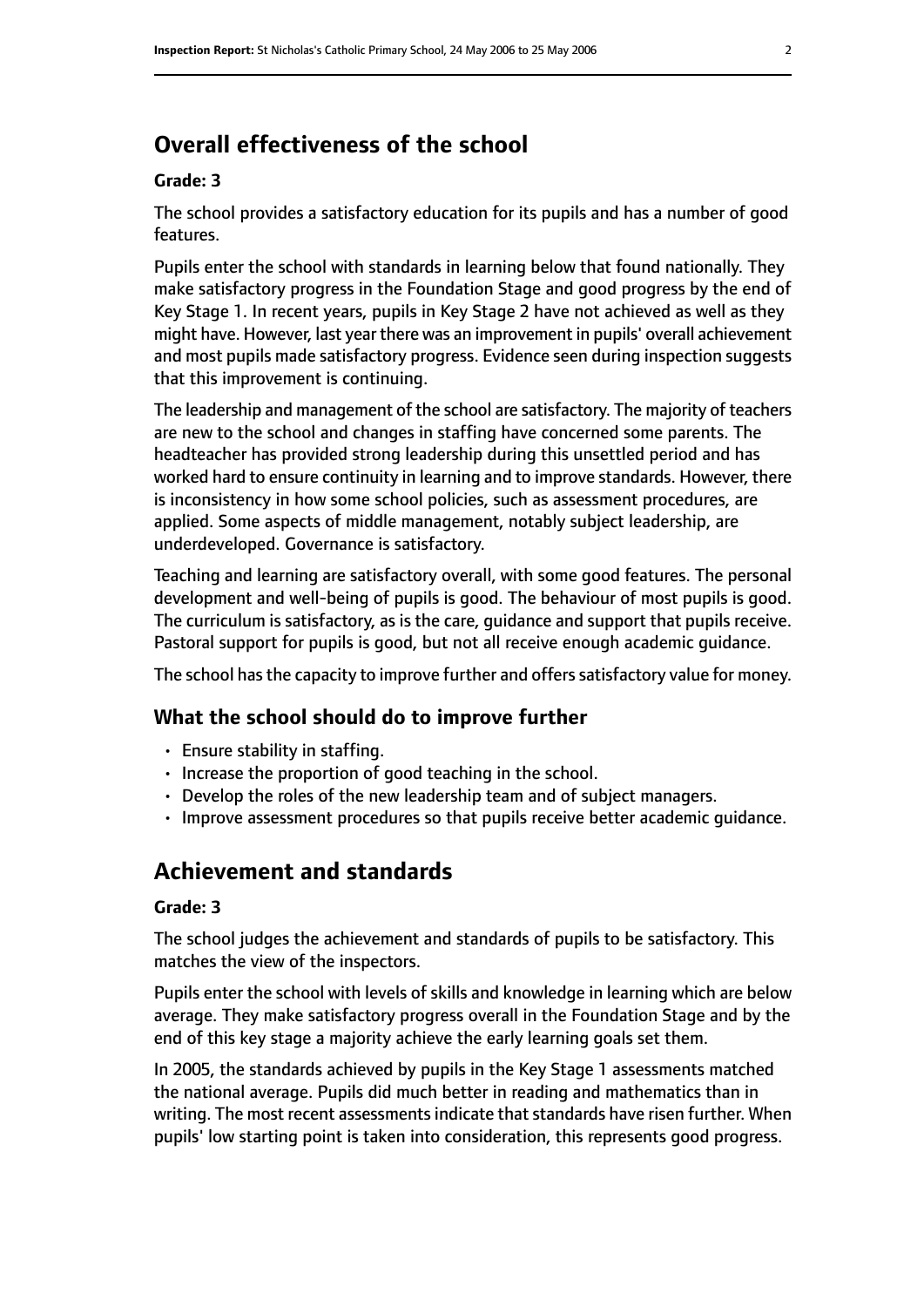Pupils make slower progress in Key Stage 2. In 2003 and 2004, the achievement of pupils was significantly below that made by similar pupils nationally, although the 2004 results showed an improvement. In 2005 the progress made by pupils improved again, although fewer pupils achieved as well as they could have in science. Most pupils achieved satisfactorily, including those with LDD and EAL. More able pupils achieved above average results.

The school achieved most of its targets in 2005. Evidence gathered during the inspection, and data provided by the school, suggest that this improvement is currently being sustained.

#### **Personal development and well-being**

#### **Grade: 2**

The personal development and well-being of pupils is good. The spiritual, social, moral and cultural aspects of school life are well developed through assemblies and the school's welcoming and caring ethos. Pupils are given time to reflect on issues and have

a well-developed sense of right and wrong. The school is a successful community of many nationalities. One parent commented that it has a 'good understanding' of the needs of pupils from abroad.

Pupils show their commitment to racial equality in the harmonious way in which they work and play together. They are polite and courteous to visitors. The behaviour of most

pupils is good, but occasionally some pupils are allowed to distract others from learning. Attendance is satisfactory. Pupils enjoy coming to school and are keen to learn.

Pupils know how to keep safe and who to talk to in the event of any bullying. They are

aware of the dangers of hazardous substances and of the healthy lifestyle choices they can make regarding food and exercise. For example, some choose to drink water in class. Pupils play sensibly at break times and many take advantage of the sporting opportunities offered to them.

Pupils make a positive contribution to the school and wider community. The school council is very effective. It has suggested improvements to playground facilities which have benefited all pupils. Future economic skills are developed through opportunities to

organise and participate in charity fundraising. Their efforts have helped the school achieve 'Fair Trade' status.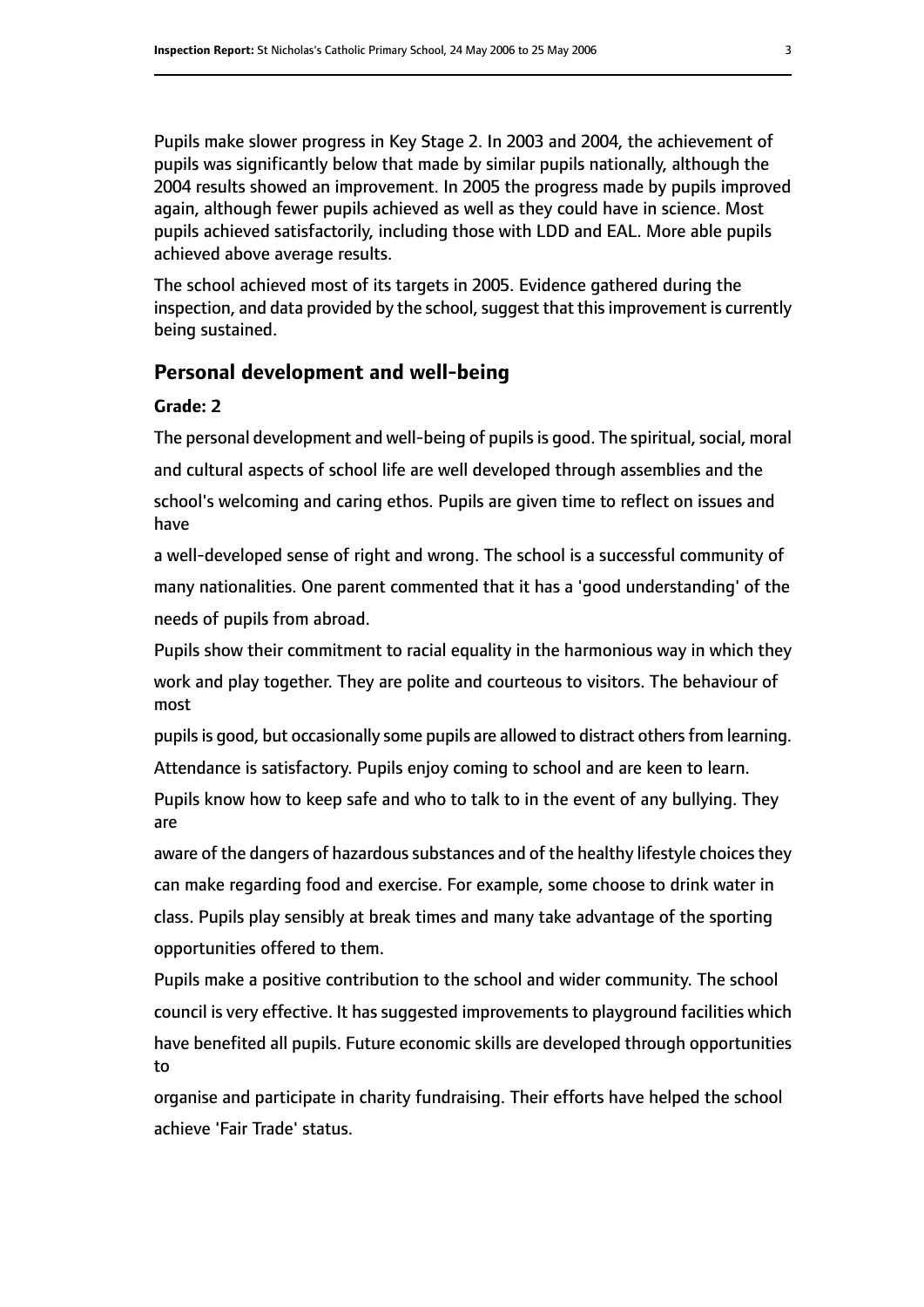# **Quality of provision**

## **Teaching and learning**

#### **Grade: 3**

Teaching is satisfactory overall and some is good. In the best teaching, work was carefully tailored to match pupils' abilities and expectations were high. Teachers set out clearly what pupils were to learn and lessons were interesting, fast-paced and stimulating. Consequently, pupils listened carefully and knew what was expected of them. For example, in one good science lesson on healthy eating, clear instructions by the teacher were followed by purposeful and enthusiastic discussions by young pupils as they swiftly and accurately categorised a wide range of foods.

Otherwise satisfactory teaching was characterised by a lack of pace, limited use of resources and a lack of challenge for some learners. These caused the rate of learning to slow. Occasionally, weak behaviour management allowed some pupils to become inattentive and distract others from their learning.

Pupils with LDD and those with EAL are well supported in their learning by a specialist teacher and extra teaching assistants. Teachers assess pupils' work regularly and in some classes pupils made effective use of strategies to assess their own learning. There are systems in place to track the progress of pupils, but these are not always adhered to.

## **Curriculum and other activities**

#### **Grade: 3**

The curriculum is satisfactory. This matches the school's judgement. It is broad and balanced and meets statutory requirements. It meets the needs of pupils, including those with EAL. There is an appropriate focus on the core subjects of English, mathematics and science. Information and communication technology (ICT) skills are satisfactorily developed. Spanish is taught to a number of year groups. Homework is set to extend learning. Some older pupils benefit from occasional homework clubs.

Learning is enriched by visits to local museums and sites of historical interest, such as the local docks. Year 6 and Year 2 pupils benefit from residential visits. Pupils' experiences are further enhanced by visitors, such as dance and theatre troupes, and by themed weeks, such as 'health week'. Pupils with LDD are included in all activities and the school provides some enrichment opportunities for more able pupils. There are a number of sports clubs, such as football, badminton and netball and other clubs such as drama, dance and digital photography.

#### **Care, guidance and support**

#### **Grade: 3**

The school judges the care, guidance and support which pupils receive to be good. Inspectors found it to be satisfactory.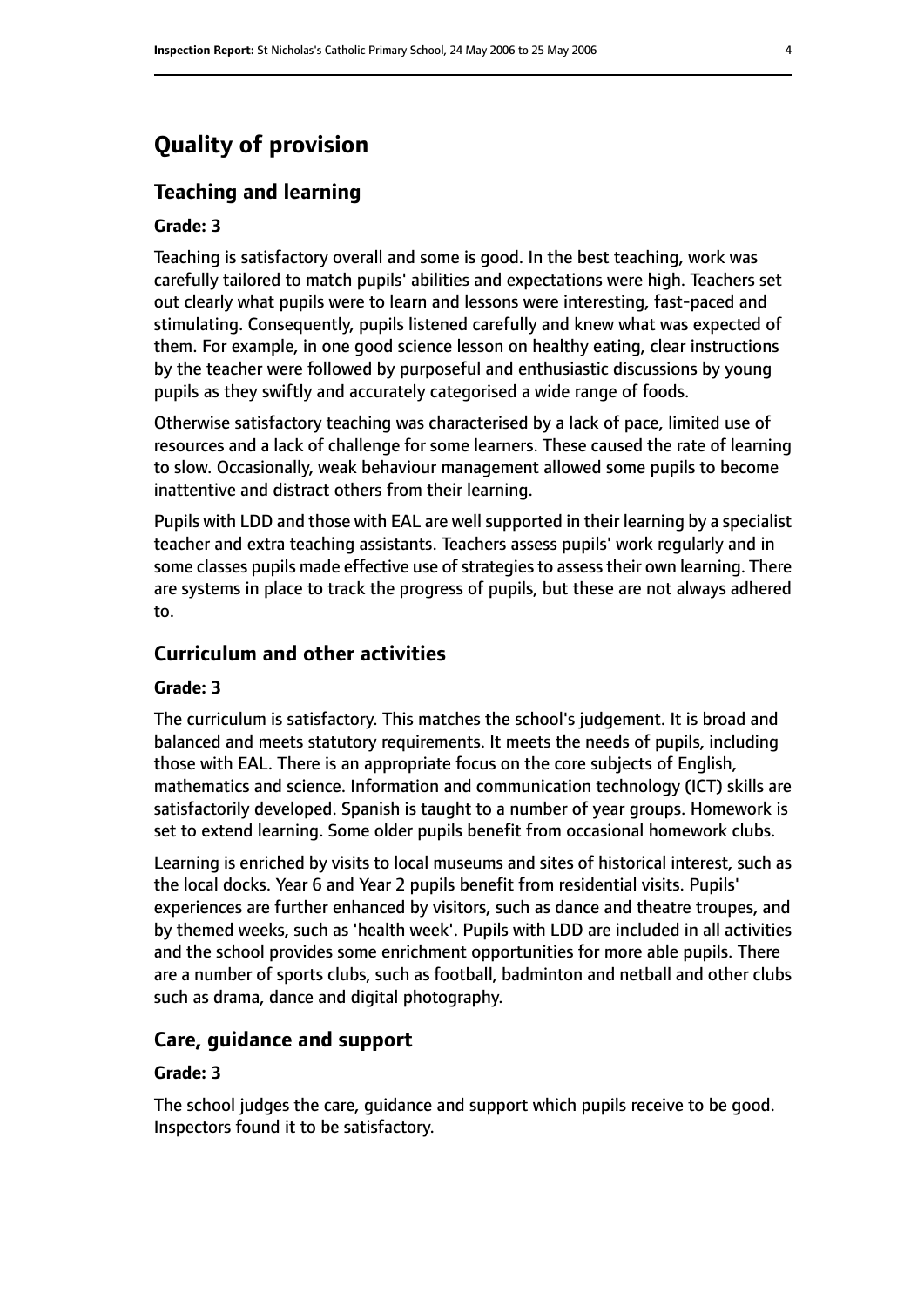Pupils are well supervised in and around school. Staff readily help pupils if they are hurt or upset. Additionally, pupil advocates also care and help other pupils. The Pastoral Care leader provides good support to vulnerable pupils. Robust child protection procedures are in place. Risks are carefully assessed to ensure the safety of pupils on educational visits. New pupils are carefully inducted into school life.

Academic guidance for pupils is satisfactory. Pupils receive targets to work towards but not all are sure of what they are. Marking is generally regular and positive, but too often it does not provide pupils with enough guidance on the next steps needed to improve their work.

Individual education plans are in place for pupils with LDD, but there is scope for involving parents and pupils more in the review of these. Systems for the early identification of pupils with LDD are underdeveloped.

# **Leadership and management**

#### **Grade: 3**

The school judges leadership and management to be satisfactory overall and inspectors agree. The headteacher provides strong leadership. She has led the school through a period of considerable staffing change. Staffing is not yet stable and this concerns some parents. Throughout this difficult time she has sought to ensure that standards in learning are maintained and improved. A new management team has only recently been formed which is starting to move the school forward. Robust systems exist to monitor the quality of teaching and learning. The headteacher has tackled weaknesses in teaching determinedly. However, opportunities for new staff to observe good practice are limited. Strategies such as booster classes, and the deployment of extra support staff with appropriate foreign language skills, have contributed to the improvement in achievement. Assessment information is used to identify 'focus groups' of pupils who are at risk of underachieving. The headteacher has placed a strong emphasis on developing pupils' personal development through initiatives such as the 'behaviour for learning' programme.

The headteacher's self-evaluation of the school's effectiveness is broadly accurate. She knows its strengths and where it needs to improve. Issues identified in the last inspection report have been satisfactorily addressed.

Middle management is satisfactory. Key staff, such as the co-ordinators for special educational needs and assessment, provide sound leadership, as does the Foundation and Key Stage 1 leader. Subject leadership is underdeveloped. A new system of organising subject teams has been slow to develop, partly because of staffing discontinuity. Core subject leaders are aware of the major strengths and weaknesses in their subjects, but some do not yet monitor teaching of their subject. Not all subject managers scrutinise the work of pupils in their subject. This is partly because a number of them are new to their role following the recent staffing changes.

The school consults parents on major developments but would like to be consulted more. Governance is satisfactory. Governors provide support for the headteacher but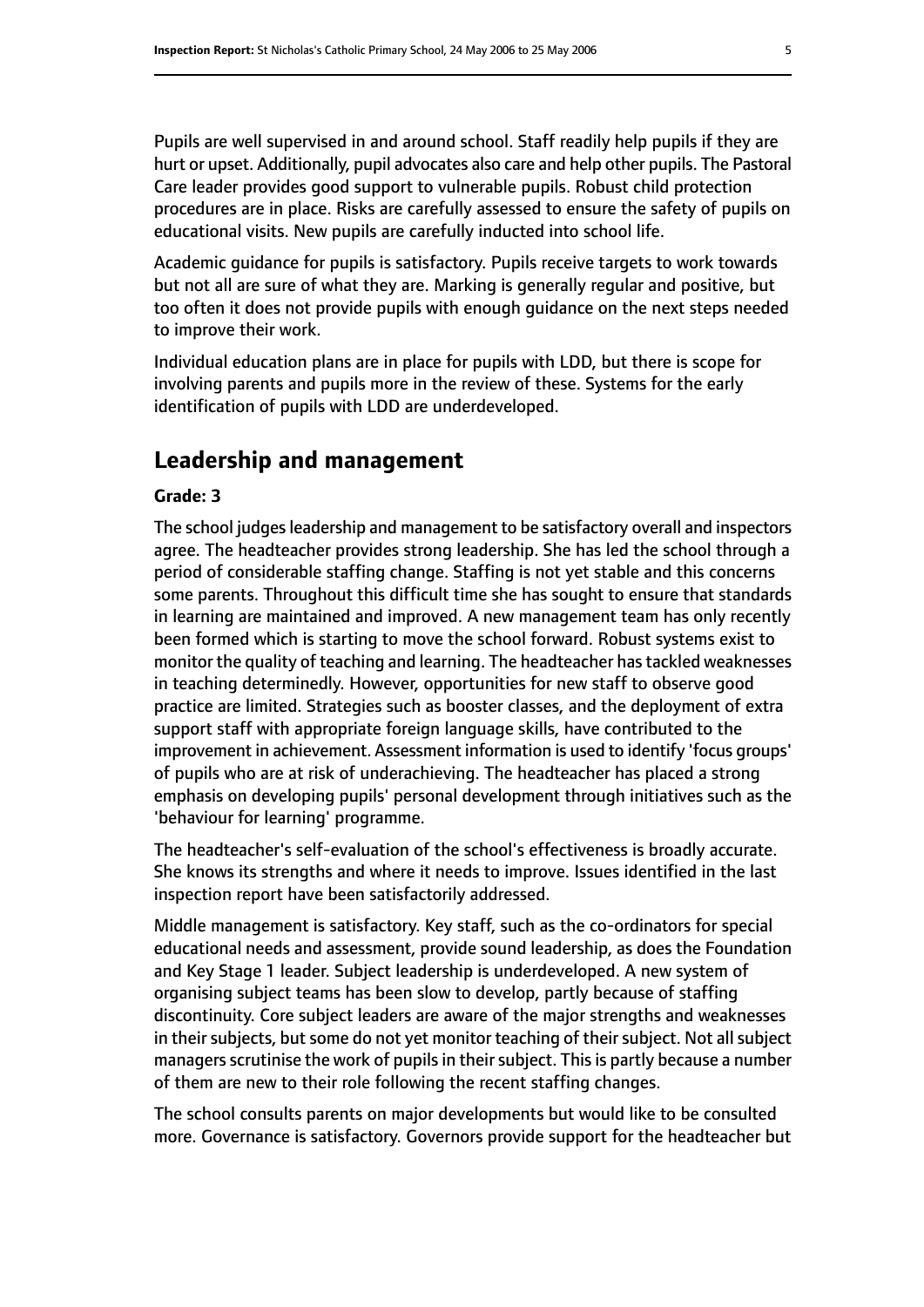there is scope for greater involvement in the work of the school. The school has the capacity to improve and provides satisfactory value for money.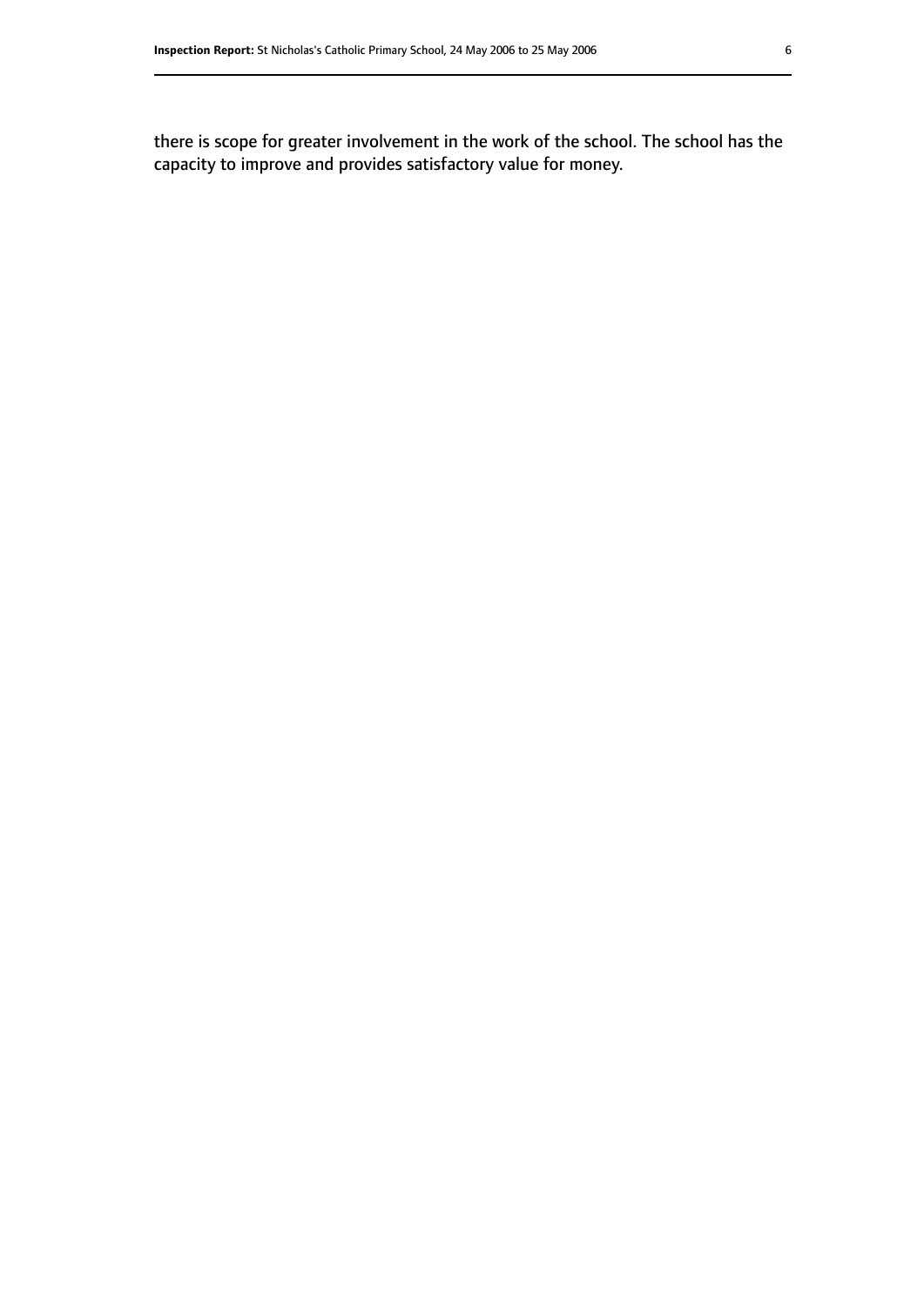**Any complaints about the inspection or the report should be made following the procedures set out inthe guidance 'Complaints about school inspection', whichis available from Ofsted's website: www.ofsted.gov.uk.**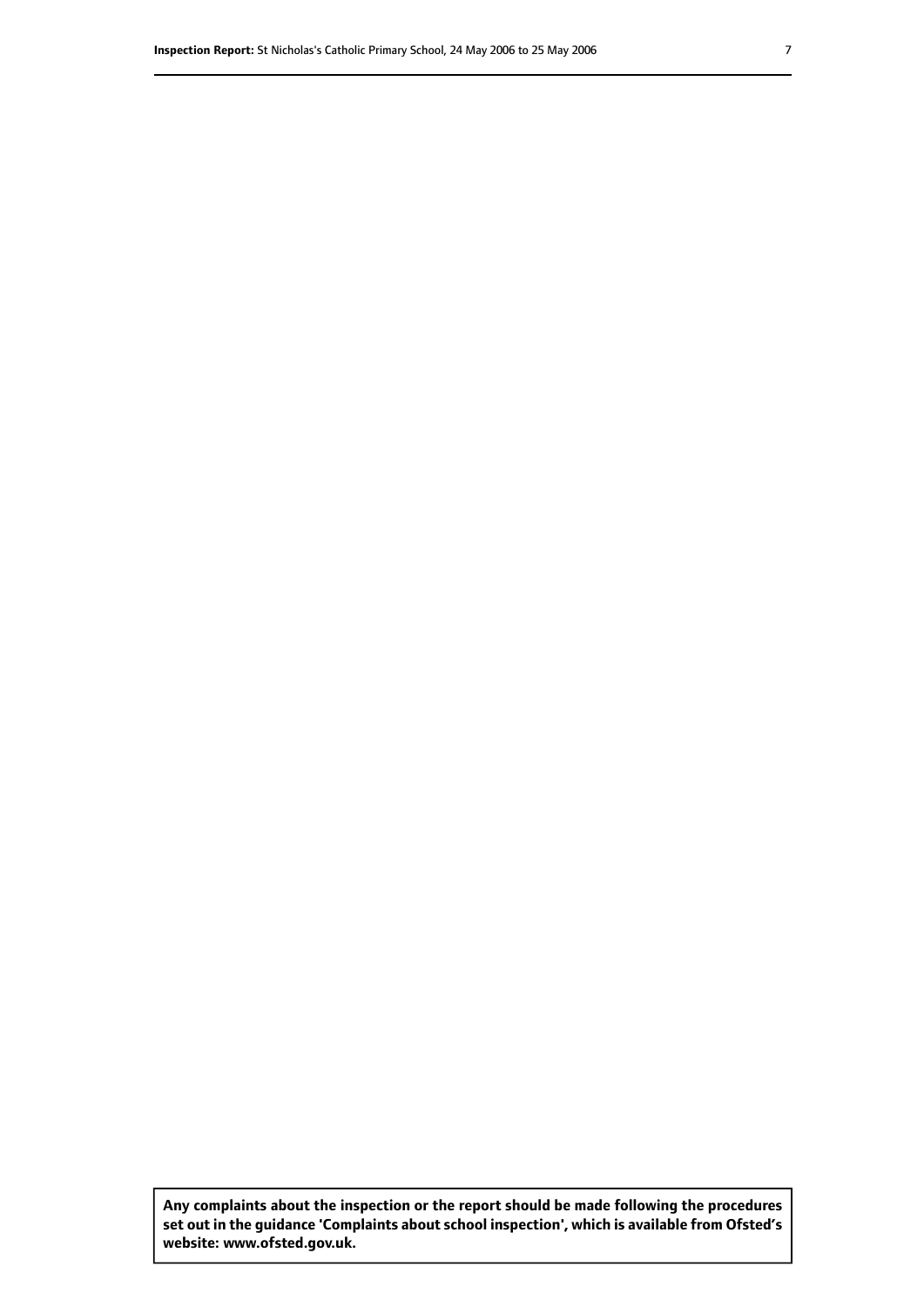# **Inspection judgements**

| Key to judgements: grade 1 is outstanding, grade 2 good, grade 3 | <b>School</b>  | $16-19$ |
|------------------------------------------------------------------|----------------|---------|
| satisfactory, and grade 4 inadequate                             | <b>Overall</b> |         |

#### **Overall effectiveness**

| How effective, efficient and inclusive is the provision of education,<br>integrated care and any extended services in meeting the needs of<br>learners? |     | <b>NA</b> |
|---------------------------------------------------------------------------------------------------------------------------------------------------------|-----|-----------|
| How well does the school work in partnership with others to promote<br>learners' well-being?                                                            |     | ΝA        |
| The quality and standards in foundation stage                                                                                                           |     | <b>NA</b> |
| The effectiveness of the school's self-evaluation                                                                                                       |     | ΝA        |
| The capacity to make any necessary improvements                                                                                                         | Yes | NА        |
| Effective steps have been taken to promote improvement since the last<br>inspection                                                                     | Yes | <b>NA</b> |

#### **Achievement and standards**

| How well do learners achieve?                                                                               | ΝA        |
|-------------------------------------------------------------------------------------------------------------|-----------|
| The standards <sup>1</sup> reached by learners                                                              | NА        |
| How well learners make progress, taking account of any significant variations<br>between groups of learners | <b>NA</b> |
| How well learners with learning difficulties and disabilities make progress                                 | <b>NA</b> |

#### **Personal development and well-being**

| How good is the overall personal development and well-being of the<br>learners?                                  | ΝA        |
|------------------------------------------------------------------------------------------------------------------|-----------|
| The extent of learners' spiritual, moral, social and cultural development                                        | <b>NA</b> |
| The behaviour of learners                                                                                        | <b>NA</b> |
| The attendance of learners                                                                                       | <b>NA</b> |
| How well learners enjoy their education                                                                          | <b>NA</b> |
| The extent to which learners adopt safe practices                                                                | <b>NA</b> |
| The extent to which learners adopt healthy lifestyles                                                            | <b>NA</b> |
| The extent to which learners make a positive contribution to the community                                       | <b>NA</b> |
| How well learners develop workplace and other skills that will contribute to<br>their future economic well-being | <b>NA</b> |

# **The quality of provision**

| How effective are teaching and learning in meeting the full range of<br>the learners' needs?          | ΝA |
|-------------------------------------------------------------------------------------------------------|----|
| How well do the curriculum and other activities meet the range of<br>needs and interests of learners? | ΝA |
| How well are learners cared for, guided and supported?                                                | NА |

 $^1$  Grade 1 - Exceptionally and consistently high; Grade 2 - Generally above average with none significantly below average; Grade 3 - Broadly average; Grade 4 - Exceptionally low.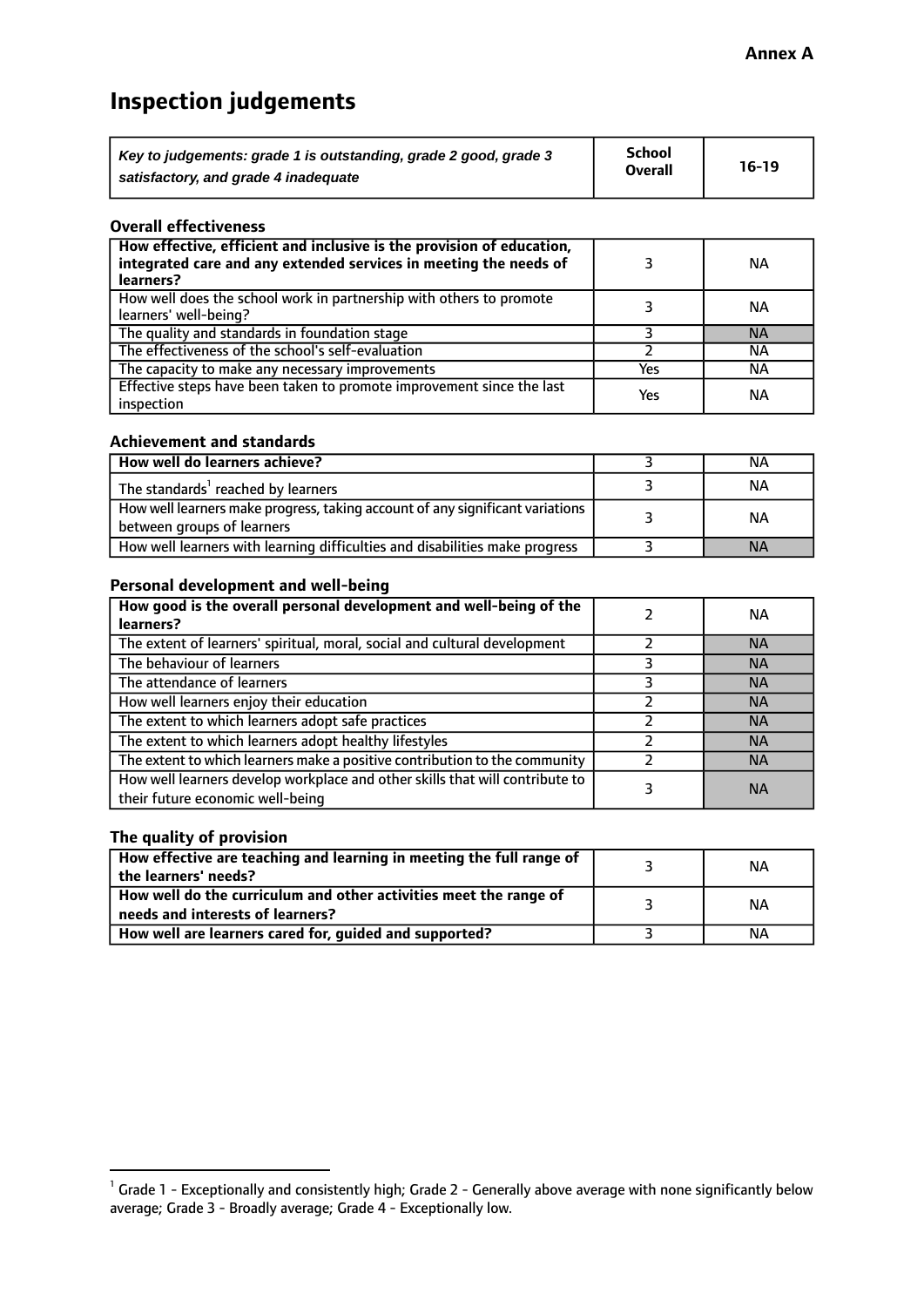# **Leadership and management**

| How effective are leadership and management in raising achievement<br>and supporting all learners?                                              |     | NA.       |
|-------------------------------------------------------------------------------------------------------------------------------------------------|-----|-----------|
| How effectively leaders and managers at all levels set clear direction leading<br>to improvement and promote high quality of care and education |     | <b>NA</b> |
| How effectively performance is monitored, evaluated and improved to meet<br>challenging targets, through quality assurance and self-review      |     | <b>NA</b> |
| How well equality of opportunity is promoted and discrimination tackled so<br>that all learners achieve as well as they can                     |     | <b>NA</b> |
| How effectively and efficiently resources are deployed to achieve value for<br>money                                                            |     | <b>NA</b> |
| The extent to which governors and other supervisory boards discharge their<br>responsibilities                                                  |     | <b>NA</b> |
| The adequacy and suitability of staff to ensure that learners are protected                                                                     | Yes | <b>NA</b> |

| The extent to which schools enable learners to be healthy                                     |            |  |
|-----------------------------------------------------------------------------------------------|------------|--|
| Learners are encouraged and enabled to eat and drink healthily                                | Yes        |  |
| Learners are encouraged and enabled to take regular exercise                                  | <b>Yes</b> |  |
| Learners are discouraged from smoking and substance abuse                                     | Yes        |  |
| Learners are educated about sexual health                                                     | Yes        |  |
| The extent to which providers ensure that learners stay safe                                  |            |  |
| Procedures for safequarding learners meet current government requirements                     | Yes        |  |
| Risk assessment procedures and related staff training are in place                            | <b>Yes</b> |  |
| Action is taken to reduce anti-social behaviour, such as bullying and racism                  | <b>Yes</b> |  |
| Learners are taught about key risks and how to deal with them                                 | Yes        |  |
| The extent to which learners make a positive contribution                                     |            |  |
| Learners are helped to develop stable, positive relationships                                 | Yes        |  |
| Learners, individually and collectively, participate in making decisions that affect them     | Yes        |  |
| Learners are encouraged to initiate, participate in and manage activities in school and the   | <b>Yes</b> |  |
| wider community                                                                               |            |  |
| The extent to which schools enable learners to achieve economic well-being                    |            |  |
| There is provision to promote learners' basic skills                                          | Yes        |  |
| Learners have opportunities to develop enterprise skills and work in teams                    | Yes        |  |
| Careers education and guidance is provided to all learners in key stage 3 and 4 and the sixth | <b>NA</b>  |  |
| form                                                                                          |            |  |
| Education for all learners aged 14-19 provides an understanding of employment and the         | NА         |  |
| economy                                                                                       |            |  |